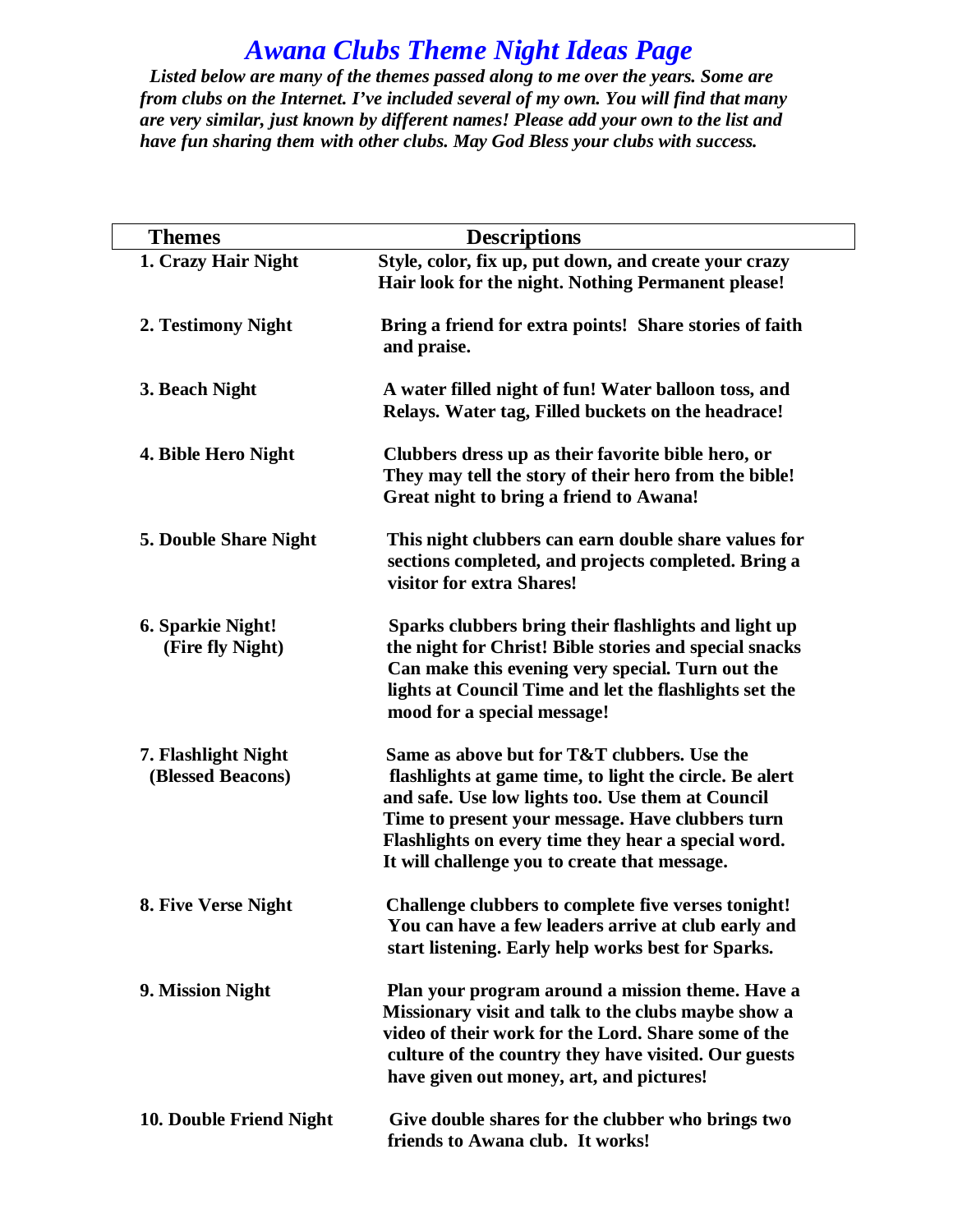| 11. Fruit of the Spirit Night                    | Clubbers bring a favorite piece of fruit to club.<br>They can share them with each other as leader<br>shares the message of the Fruits of the Spirit.                                                                                                                                                                                                                            |
|--------------------------------------------------|----------------------------------------------------------------------------------------------------------------------------------------------------------------------------------------------------------------------------------------------------------------------------------------------------------------------------------------------------------------------------------|
| 12. Dessert Night!                               | Clubbers can invite their parents to come and<br>share in a special Council Time. Have them bring<br>a dessert to share and Parents can share in the<br>message. You could lead a parent to Christ!                                                                                                                                                                              |
| 13. Bear Hunt                                    | Clubbers say sections to earn clues to help them<br>find the elusive Teddy Bear! Hidden somewhere<br>is the bear and the Awana shares he holds.<br>Clubbers do verses /bring a guest for clues.                                                                                                                                                                                  |
| 14. Treasure Chest Night                         | Lock a chest full of secret treasure away and have<br>clubbers earn keys (combination nbrs) by weekly<br>completing their sections. When they reach a goal,<br>(quarterly or sooner), have this night set up for<br>clubbers to say a verse and try their numbers on<br>the lock! You can even have a box of numbers for<br>clubbers to pick from no one may win first time out! |
| 15. Fish Bowl Night                              | For every clubber who completes a section, they<br>fish for prizes. Use magnets as hooks or make a<br>paper clip hook to catch your fish! You may even<br>get live goldfish as prizes in baggies! Have some<br>small fishbowls handy as prizes!                                                                                                                                  |
| 16. Silly Hat Night                              | Wear your silly, strange and special hat to clubs!                                                                                                                                                                                                                                                                                                                               |
| 17. Favorite Hat Night                           | Wear your special hat to clubs. Share with club<br>why its special. This can lead into a very good<br>discussion and Council Time on sharing the<br>"Word " with others.                                                                                                                                                                                                         |
| 18. Hearts Night                                 | Valentine day theme. Have clubbers cover their<br>uniform with hearts. Council Time can be<br>loving hearts, keeping Christ in our heart.                                                                                                                                                                                                                                        |
| 19. State Fair Night<br>(Awana Fair Night)       | Decorate room & have clubbers bring stuffed<br>animals to judge, pies, stories to share, and have<br>balloons to give away. You can have clubbers say a<br>verse to earn a balloon, candy, or popcorn! Have a<br>good message on Christian Fellowship and why we<br>rejoice in knowing Jesus Christ as our Lord &<br><b>Savior every day!</b>                                    |
| 20. Bible Search Night<br>(Scavenger Hunt Night) | Have everyone bring their bible and each read from<br>the Word tonight. Have verse searches in the scavenger<br>hunt format. Look for the secret verse!<br>Clubbers look up verses and collect them for prizes.                                                                                                                                                                  |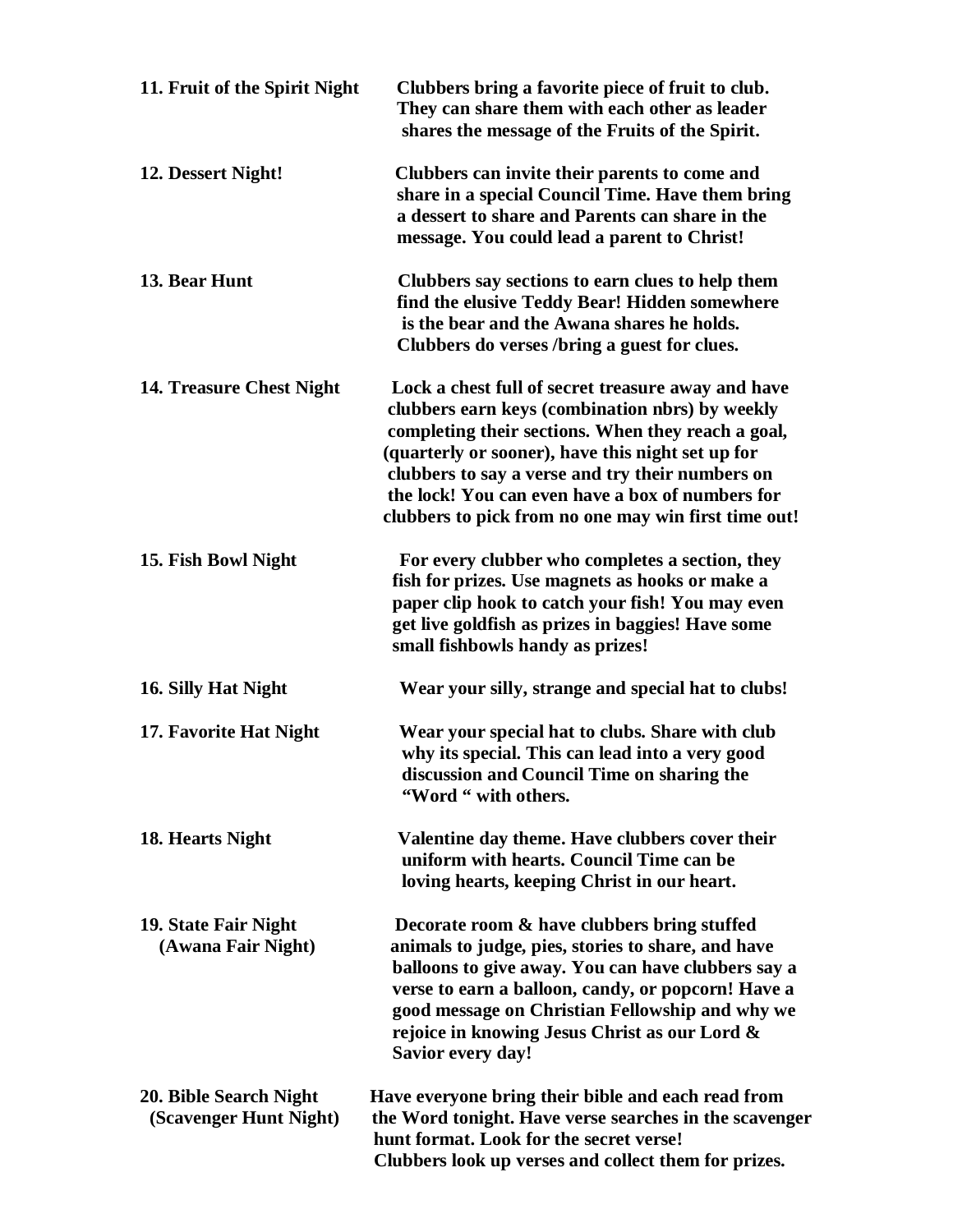| 21. Balloon Night                                      | Each clubber brings a balloon of his or her own. The<br>challenge is to have them leave with them! Have a<br>fun time with balloon games!                                                                            |
|--------------------------------------------------------|----------------------------------------------------------------------------------------------------------------------------------------------------------------------------------------------------------------------|
| 22. Joyful Noise Night                                 | Clubbers are asked to bring a noisemaker<br>whistle, bell, home made drum or horn for a<br>night of rejoicing and music! After a short<br>opening noise time, start with your singing<br>and music program!          |
| 23. Parent Night                                       | Invite parents to club. Not just at the start of<br>club, but during the year. Use a theme night<br>to get them involved. Men's & Women's night<br>will also work!                                                   |
| 24. Bring a Mom /Dad Night<br>(Parent Challenge Night) | Have your boy or girl clubbers (or both)<br>bring a parent this night. Have a Girls night<br>or a Dads. Make the night special for your<br>guests and your kids. Have parent take part<br>in games and Council Time! |
| 25. T&T Tea Night<br>(Mother & Daughter Tea)           | Just for the girls and their Moms. Serve<br>tea and cake, or a punch while the Girls<br>give the Council Time message on Mothers<br>and love & share their Testimony's.                                              |
| 26. Ice Cream Night                                    | Yes they scream for Ice cream! Many kinds<br>and flavors! Say a verse get a scoop!                                                                                                                                   |
| 27. Stuffed Animal Night<br>(Zoo Night)                | All clubbers like to bring their favorite<br>stuffed animal to club.                                                                                                                                                 |
| 28. Tree Trimming Night                                | <b>Clubbers trim the Christmas Tree and can</b><br>bring a can good for the needy.                                                                                                                                   |
| 29. Banana Night                                       | Have a Yellow Theme! After club, Banana<br>splits are a good way to finish the night!                                                                                                                                |
| 30. Baby Picture Night                                 | Guess who is who tonight. Leaders can<br>help by getting out those old B&W ones<br>you know, before color!! Have clubbers<br>and leaders bring in pictures. Have fun!                                                |
| 31. Decorate a Leader Night<br>$(T& T$ Tape $Up$ )     | <b>Christmas or Quarterly event. Let</b><br>clubbers have a good time wrapping<br>up commander and leaders.                                                                                                          |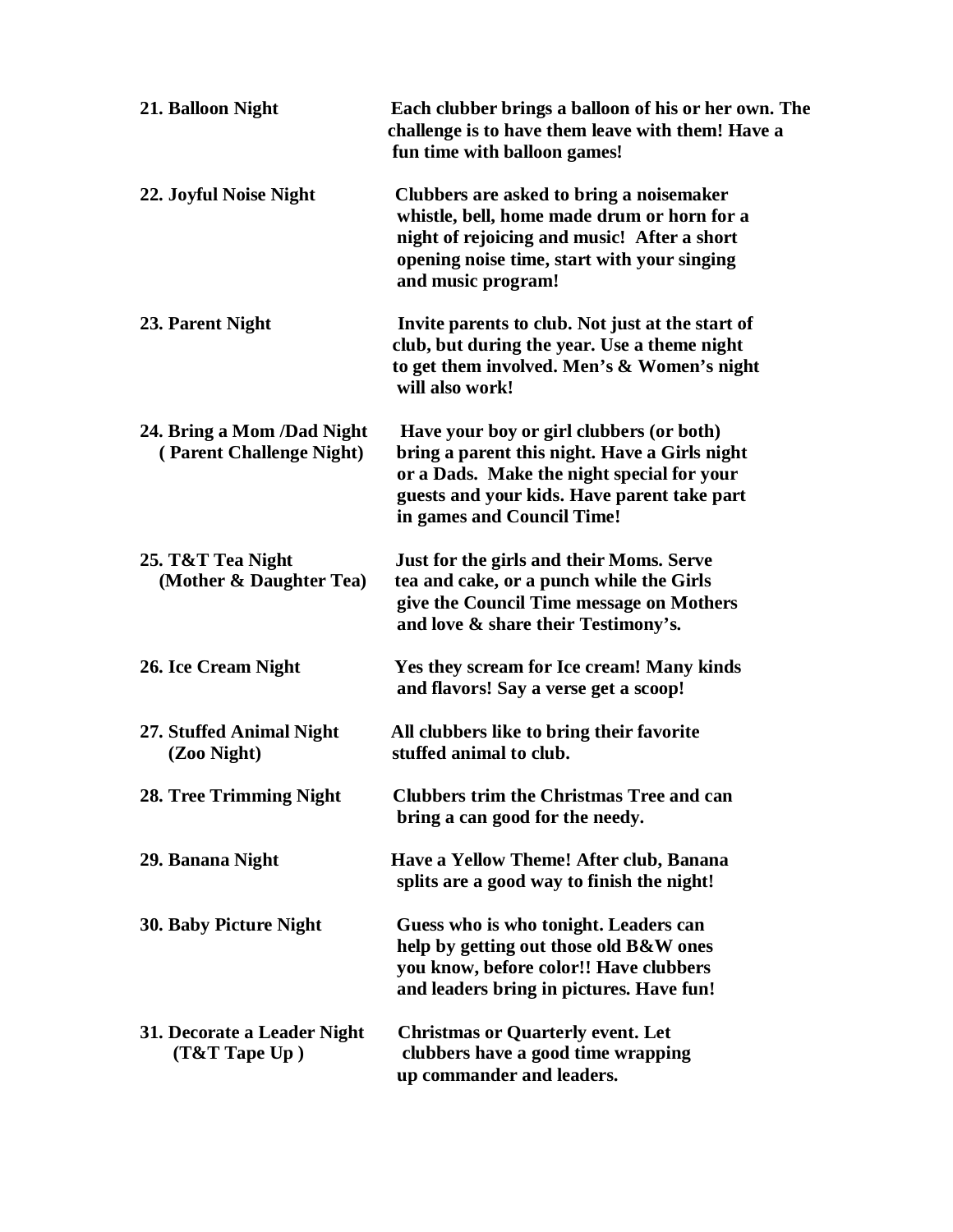| 32. Adopt a club Night                    | Show video and tell of how important a mission<br>project can be! Plan fund raising projects to support<br>your adopted club.                                     |
|-------------------------------------------|-------------------------------------------------------------------------------------------------------------------------------------------------------------------|
| 33. Paper Airplane Night                  | Bring a paper plane covered with your own colors<br>and design. Prizes for the farthest, best looping and<br>straightest flight.                                  |
| 34. Puzzle and Riddle Night               | Each clubber is asked to bring a small puzzle or<br>riddle to present in club. Have fun solving them.                                                             |
| 35. Animal Night                          | Dress up as your favorite animal. Prizes and judging.                                                                                                             |
| 36. Watermelon Night                      | Clubbers have a feast on watermelon, but must keep<br>the seeds. The winners will have the most seeds.                                                            |
| 37. Dodge Ball Night                      | A fun night of dodge ball and games. Use different<br>size balls, colors and types to add to the fun.                                                             |
| <b>38. Crazy Socks Night</b>              | Mix and match, different colors, and hole covered<br>socks. Prizes for the most unusual pair                                                                      |
| 39. Crazy Gloves Night                    | Same as above Fun at Game Time with Balloons!                                                                                                                     |
| 40. Measles Night                         | Many ways to do this. The most fun for the kids, is<br>to place a red dot on a leader for every verse<br>completed. See who gets the worst case of measles!       |
| 41. Mr. Potato Night                      | Have your clubbers decorate a potato as their guest<br>for the evening. Carve, color, draw, and design<br>a winning friend for club night!                        |
| <b>42. Family Festival Night</b>          | A special way to start clubs or end them. Have parents<br>help and make popcorn, pies, cakes, and snacks. Have<br>games for all. Hold parents meetings. Have fun. |
| 43. Freckles Night                        | Leaders can cover their face and hands with washable<br>freckles. Clubbers who complete verses, may guess<br>as to how many there are. Award shares.              |
| 44. Western Night                         | Dress as your favorite cowboy or cowgirl. Hold rope<br>type games. Hold a Cake walk roundup!                                                                      |
| 45. Can Food Night<br>(T&T Tin Can Tally) | Fill your church pantry for the needy with this event.<br>set your goal and try to get plenty of can goods.                                                       |
| <b>46. Goofy Glasses Night</b>            | Wear a pair of glasses that are decorated and colorful.<br>Sun glasses are ok. Let clubbers judge the winner.                                                     |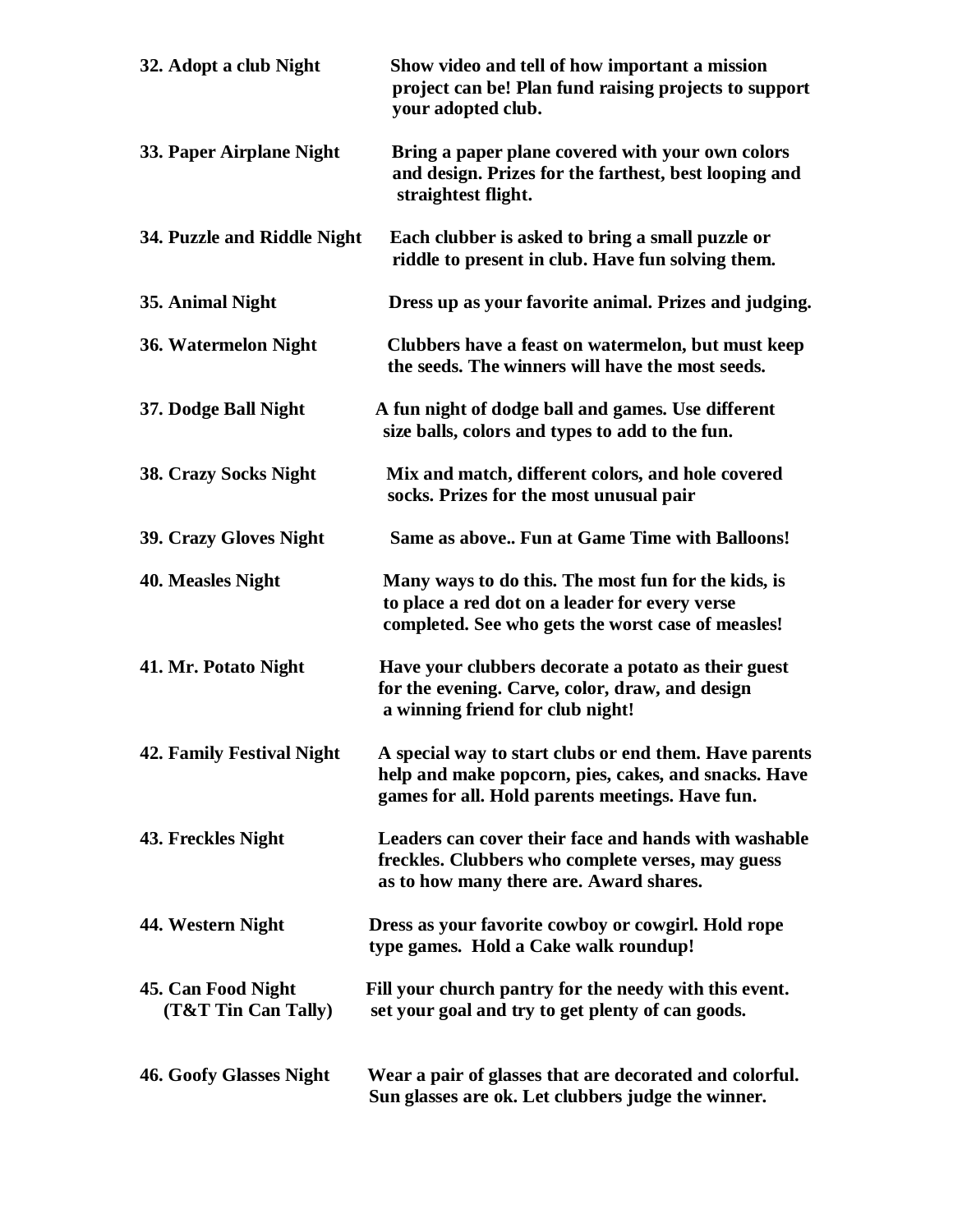| 47. God & Country Night                     | Write a card or letter to send to a service man or<br>woman serving our country. Show our love and thanks<br>and send them our prayers. Have a color guard from<br>military or law enforcement, at the flag ceremony.                                                                                                                        |
|---------------------------------------------|----------------------------------------------------------------------------------------------------------------------------------------------------------------------------------------------------------------------------------------------------------------------------------------------------------------------------------------------|
| 50. Card Night                              | Good anytime, but Christmas time works well. Bring a<br>card for the homebound, nursing home, or hospital.<br>Share the news of HIS birth with many!                                                                                                                                                                                         |
| 51. Chocolate Night<br>(Hershey Kiss Night) | Candy kisses, candy bars, and lots of chocolate for<br>passing verses, Bringing Guests.                                                                                                                                                                                                                                                      |
| 52. Hot Dog Night<br>(Progress Night)       | Invite parents for a club social night. Have dinner and<br>ask clubbers to sing and say verses. Give progress<br>reports to parents and show how important it is to<br>help at home! Use Progress charts. Teach parents!                                                                                                                     |
| 53. Drive in Movie Night                    | Clubbers plan ahead of time to make a cardboard car<br>for two, three, or four kids. Plan to have a special movie<br>ready to show. Have popcorn and sodas. A Veggie tale<br>movie or bible story is great! Turn the lights down and<br>have leaders with flashlights manage the clubbers.                                                   |
| 54. Jelly Bean Night                        | Jelly beans are awarded for verses, and sections.                                                                                                                                                                                                                                                                                            |
| 55. Sports Night                            | Clubbers come to club dressed in their favorite sports<br>outfit. Swimmers may wear trunks over clothes. Play<br>ball hockey, bowling game, or sponge football (foam ball)                                                                                                                                                                   |
| 56. Fishers of Men Night                    | You need to get your clubber to make a simple rod with<br>twine. Buy a bag of magnets at a craft store and tie one<br>to each line. Have paper fish with paperclips in the<br>"water" area. Each fish has a memory verse or question<br>for them to respond to. Award candy, for correct<br>answers. Council Time message on Matthew 4:18-20 |
| 57. Buttons & Bows Night                    | Come to club covered with buttons and bows tied to a<br>string, on your uniform. Wrap them around and see<br>many you can get ! Winners get Awana shares or candy.                                                                                                                                                                           |
| 58. Family Pot Luck Night                   | A old fashioned bring something dinner, for families<br>of leaders and clubbers. Great idea for end of year or<br><b>Christmas break!</b>                                                                                                                                                                                                    |
| 59. Cookie Night                            | Clubbers bring cookies to share at snack time. See how<br>different kinds you get. Sparks love this one!                                                                                                                                                                                                                                     |
| 60. Camp Night                              | Clubbers have a sleep in. Leaders should plan for two<br>events. One for boys, and one for the girls. Set up paper<br>tents, sheet tents, or simple shelter. Sing and have<br>bible stories by the camp fire, (a single light) and snack.                                                                                                    |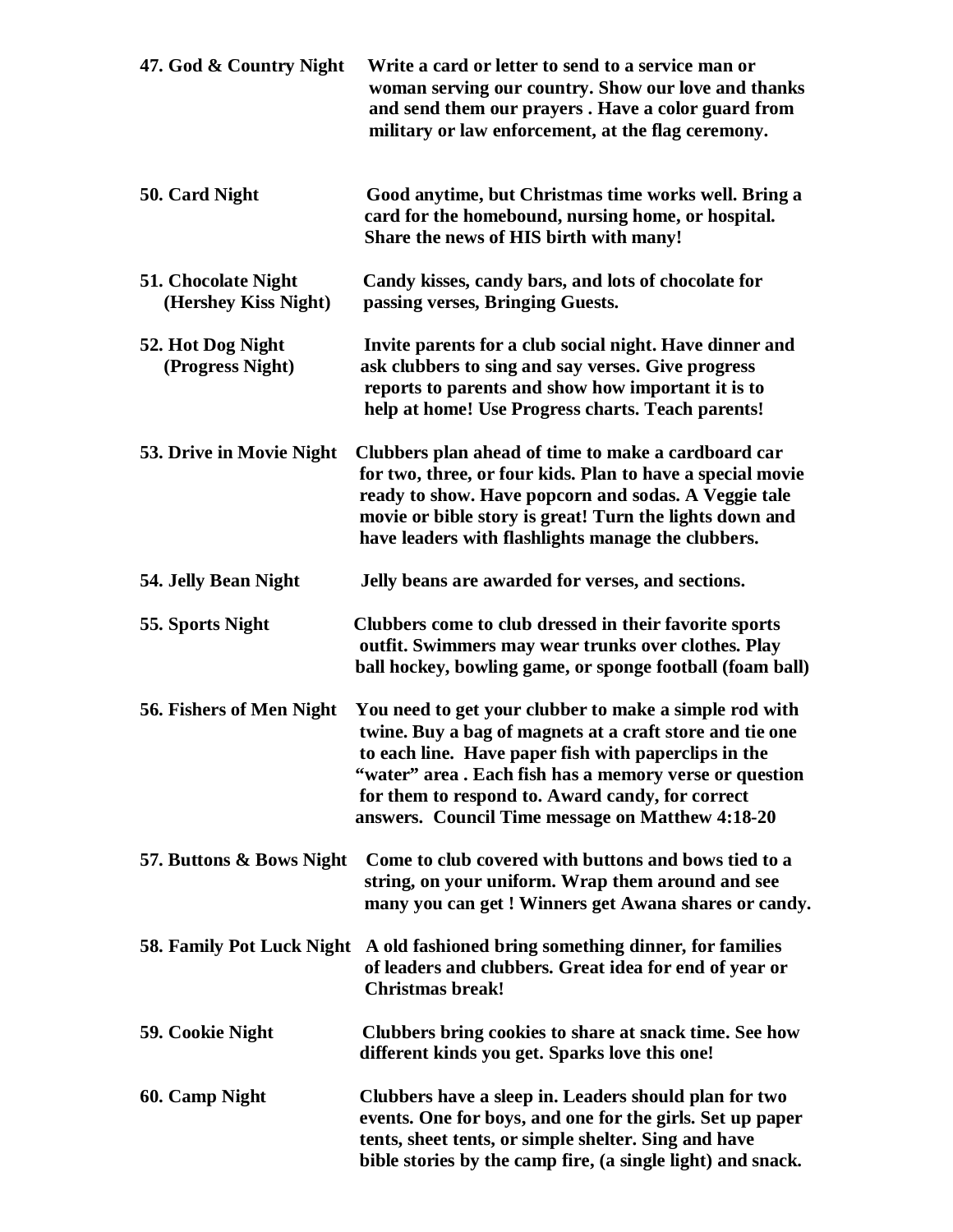|                                            | 61. Scavenger Hunt Night Clubbers complete verses and sections to get a list of<br>of items to be found at home, or at church tonight!<br>Award shares or prizes to winners.                                                                                                                                                                                                                                                     |
|--------------------------------------------|----------------------------------------------------------------------------------------------------------------------------------------------------------------------------------------------------------------------------------------------------------------------------------------------------------------------------------------------------------------------------------------------------------------------------------|
| 62. Awana Colors Night                     | Come to club decorated in your favorite Awana color!                                                                                                                                                                                                                                                                                                                                                                             |
| <b>63. Harvest Night</b>                   | Come to club as a pilgrim, Indian, farmer etc. Have<br>hay bales and pumpkins about. A time to be thankful<br>theme for Council Time also works well.                                                                                                                                                                                                                                                                            |
| <b>64. Praying Pumpkin</b><br><b>Night</b> | Clubbers decorate a (small) pumpkin with praying<br>Hands. They may carve, draw, color, or paste the<br>Praying hands on them. Select winners. Use them to<br>Decorate the Church for harvest Festivals & Dinners.                                                                                                                                                                                                               |
| 65. I Want a be Night                      | Have your club dress as who they wish to be one day!<br>You'll have fireman, nurses, doctors, Pastors, and yes<br>Maybe an Awana leader or two!!                                                                                                                                                                                                                                                                                 |
| <b>66. Crazy Boots Night</b>               | Come to club with boots on! Mix and match, over<br>sized, big & small. Games will never be the same as you<br>play safely in your boots. Try a three legged race!                                                                                                                                                                                                                                                                |
| 67. Silent Night                           | This night is a challenge. Clubbers are asked to<br>remain quiet after the flag ceremony and Book time.<br>They may talk only to give sections! They may pass<br>Notes . This is a night for leaders to give testimonies and<br>praise. Clubbers must remain quiet thru the rest of club!<br>Those who stay quiet will receive Double shares!<br>You can try this at game time too, but its got to be tough!                     |
| 68. Shoebox Night                          | We take part in Operation Christmas Child each year.<br>The clubbers ask parents to send extra shoeboxes to club.<br>The kids will love working with wrapping paper and<br>Placing needed items in the boxes along with a letter<br>From them for the children overseas! We have received<br>Many replies and even had a guest Pastor from Africa<br>Visit and say thanks to the kids!!!                                         |
| 69. Backpack Night                         | Clubbers may bring in their old back packs filled with<br>supplies for needy school children!                                                                                                                                                                                                                                                                                                                                    |
| 70. Lifesaver Night                        | Everyone brings a pack of life savers to club. At Council<br>Time pass them around. Begin by sharing flavors and<br>Colors. Have a story about Lifesavers and who they are in<br>Real life. Fireman, rescue squads, Policeman, and then ask<br>about Jesus Christ! Only through him can any of us really<br>be saved. Invite local police & fire personnel that night.<br>Let them wear their gear and tell about their service! |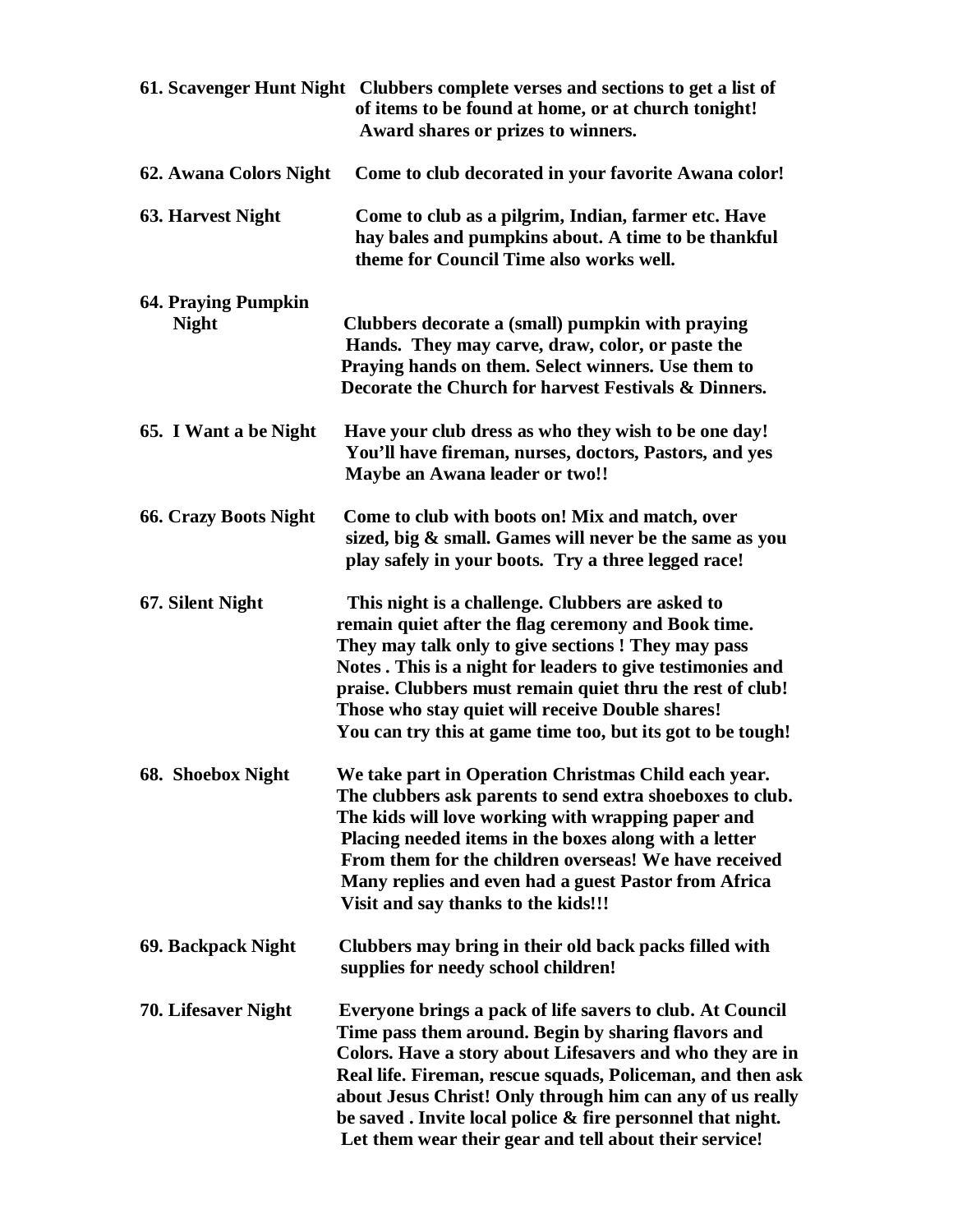| <b>71. Awana Auction</b>              | Items are up for bids! Have Bennie babies, toys, games,<br>Bibles, and other items ready to be bid on by clubbers<br>Who have met the nightly section challenge. During the<br>Fun ask clubbers if they can buy their salvation, or a place<br>in Heaven. A real good message and lots of fun.                                                                                                                                                                                                                                         |
|---------------------------------------|----------------------------------------------------------------------------------------------------------------------------------------------------------------------------------------------------------------------------------------------------------------------------------------------------------------------------------------------------------------------------------------------------------------------------------------------------------------------------------------------------------------------------------------|
| 72. Apple Night                       | An apple time night with a lesson on sin. Have clubbers<br>play games with apples. Dunk for them, try biting one<br>hanging from a string! Bowling with apples using paper rolls<br>as pins. As they play, talk about Adam & Eve and the<br>forbidden fruit. Talk about sin and how some apples are bad<br>bruised and rotten, (place gummy worms in one) and they<br>can ruin the whole bushel! Have candy apples made as<br>rewards. Apple butter snacks, and cut up apples that were<br>brought in are great snacks for this night. |
| 73. Rose Garden                       |                                                                                                                                                                                                                                                                                                                                                                                                                                                                                                                                        |
| <b>Night</b>                          | Have your clubbers bring in a flower or rose. Place them<br>in your Rose garden. Make that section of your room<br>a special place. Tell how Jesus Loved the garden and what<br>Took place there. Have clubbers go there to pray if they wish<br>to. Do they have a special place to pray? Lots of club activity.                                                                                                                                                                                                                      |
| 74. Visitor Night                     | Highlight your visitors with a high attendance visitor awards,<br>special singing and snacks. Big welcome Always to visitors<br>as we want them to take part and return to clubs! Bonus<br>shares for most visitors brought, anyone who joins Awana<br>clubs that night. (returning visitors who wish to come back)                                                                                                                                                                                                                    |
| 75. Ark Night                         | Dress as your favorite member of Noah's family or as<br>one of the animals on the ark. The Council Time should be<br>the Ark and Noah. How would you start a new world?                                                                                                                                                                                                                                                                                                                                                                |
| 76. Jonah & the<br><b>Whale Night</b> | Dress as Jonah might have, or as one of the crew on the<br>Sea tossed ship. Council Time Lesson on running away from<br>God's Will and plan for our lives.                                                                                                                                                                                                                                                                                                                                                                             |
| 77. Coat of Colors<br><b>Night</b>    | Like Joseph, dress in your Coat of many Colors.<br>Make one with crate paper, cloth, tape and construction<br>Paper. Color and decorate it special. Prizes for all and great<br><b>Council Time lesson.</b>                                                                                                                                                                                                                                                                                                                            |
| 78. Tacky T Shirt                     |                                                                                                                                                                                                                                                                                                                                                                                                                                                                                                                                        |
| <b>Night</b>                          | Also known as ratty shirt night, This is for that one very<br>special, old torn up, I don't want to part with it, T Shirt!<br>Award prizes to best story about their shirt.                                                                                                                                                                                                                                                                                                                                                            |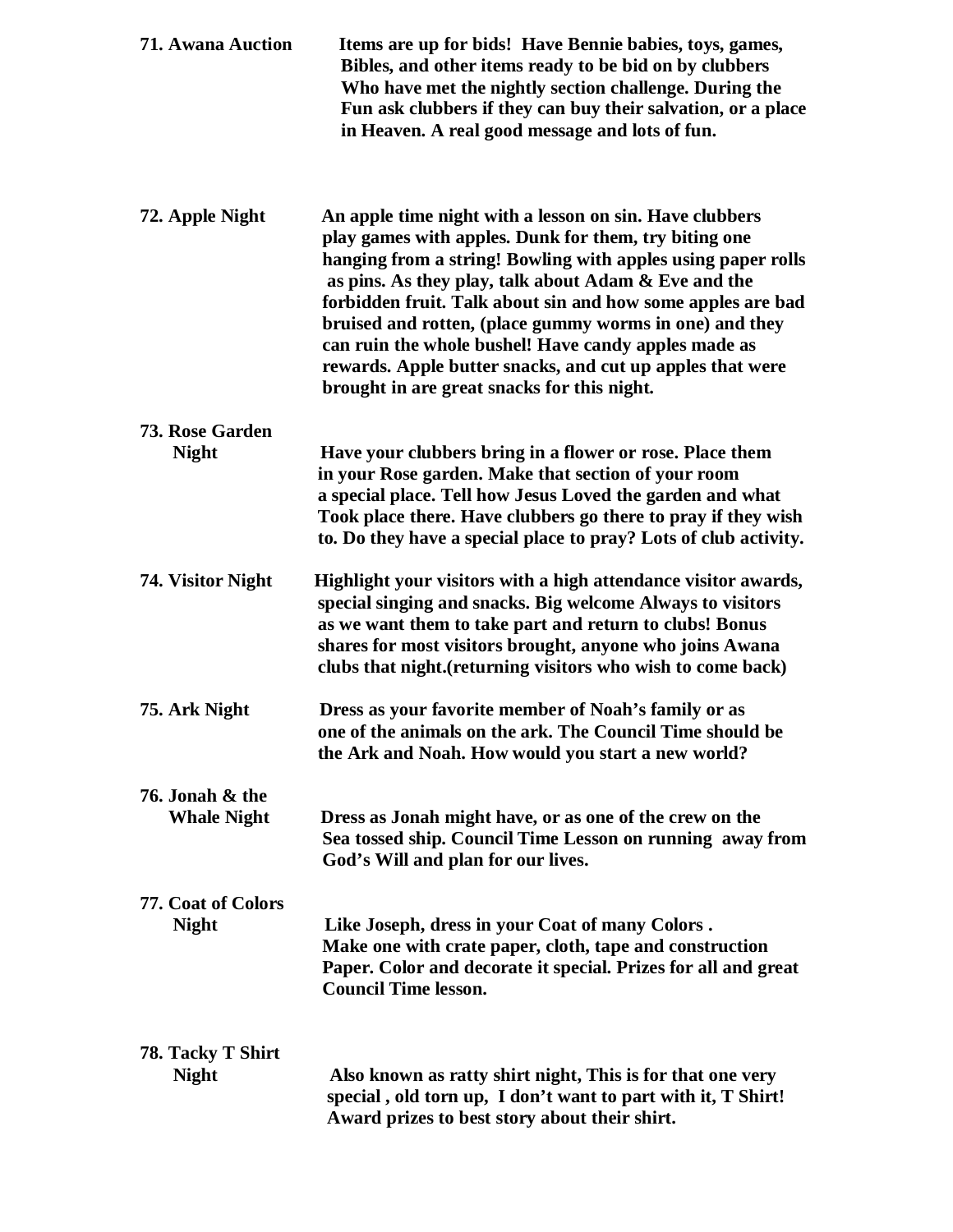| 79. Baseball Hat Night Wear you favorite baseball hat to club. Play baseball verse |
|------------------------------------------------------------------------------------|
| games. Each missed verse or question is an out! Which team                         |
| will win? You get a base hit for each correct answer, keep                         |
| going until you get three outs. Play three or four innings.                        |

| 80. Purple Robe Night               | We wear our purple robes to remember what Christ<br>did for us. An Easter message is good, but this can be used<br>anytime during the year. Have clubbers bring a purple<br>sash to wear that night. Again, a tissue paper robe is fine.                                                                                                                                                                                                        |
|-------------------------------------|-------------------------------------------------------------------------------------------------------------------------------------------------------------------------------------------------------------------------------------------------------------------------------------------------------------------------------------------------------------------------------------------------------------------------------------------------|
|                                     | 81. Pastor's Popcorn Night Pastor and his directors prepare bags of popcorn for<br>clubbers as they sit around and hear a special message<br>from their Pastor or Special guest. Music is always a<br>good idea and use lighting to give the evening a special<br>glow. Pop corn warms the spirit!                                                                                                                                              |
| 82. Inside Out Night                | Clubbers wear their uniforms inside out. Leaders are<br>asked to join in the fun.                                                                                                                                                                                                                                                                                                                                                               |
| 83. Jeopardy Night                  | A game night of Jeopardy for Awana shares! Build a<br>cardboard game grid with Bible, Church, Club and<br>Awana questions. Play by teams or by a player from<br>Each.                                                                                                                                                                                                                                                                           |
| 84. Mission Country Night           | Pick a country to visit. Your Adopt a Club country will<br>do. Look up the country and its people. Find out who<br>your missionaries are in that country. Study the<br>people from that region and dress up like they<br>would in their country, as best you can. Read<br>of mission stories and challenges you might find<br>from that area and how would you take the gospel to<br>the people if you were there. Prizes for the best dressed. |
| 85. Christmas Mitten<br><b>Tree</b> | Clubs bring in pairs of gloves and mittens (hats ok) and<br>Decorate the tree for kids that need them. Watch the<br>Love grow and the tree come to life with colors of<br>Gloves and mittens. Our mission board had need of<br>These items and we were able to send a box full! Send<br>Some letters with them.                                                                                                                                 |
| 86. T&T Taco Night                  | Dads and clubbers will have a good time as the Boys<br>hold Council Time and give testimonies and praise. A                                                                                                                                                                                                                                                                                                                                     |

 **good night for sharing and fellowship. The tacos can prepared before club if need be and they will go**

 **quickly as will the time! Have fun.**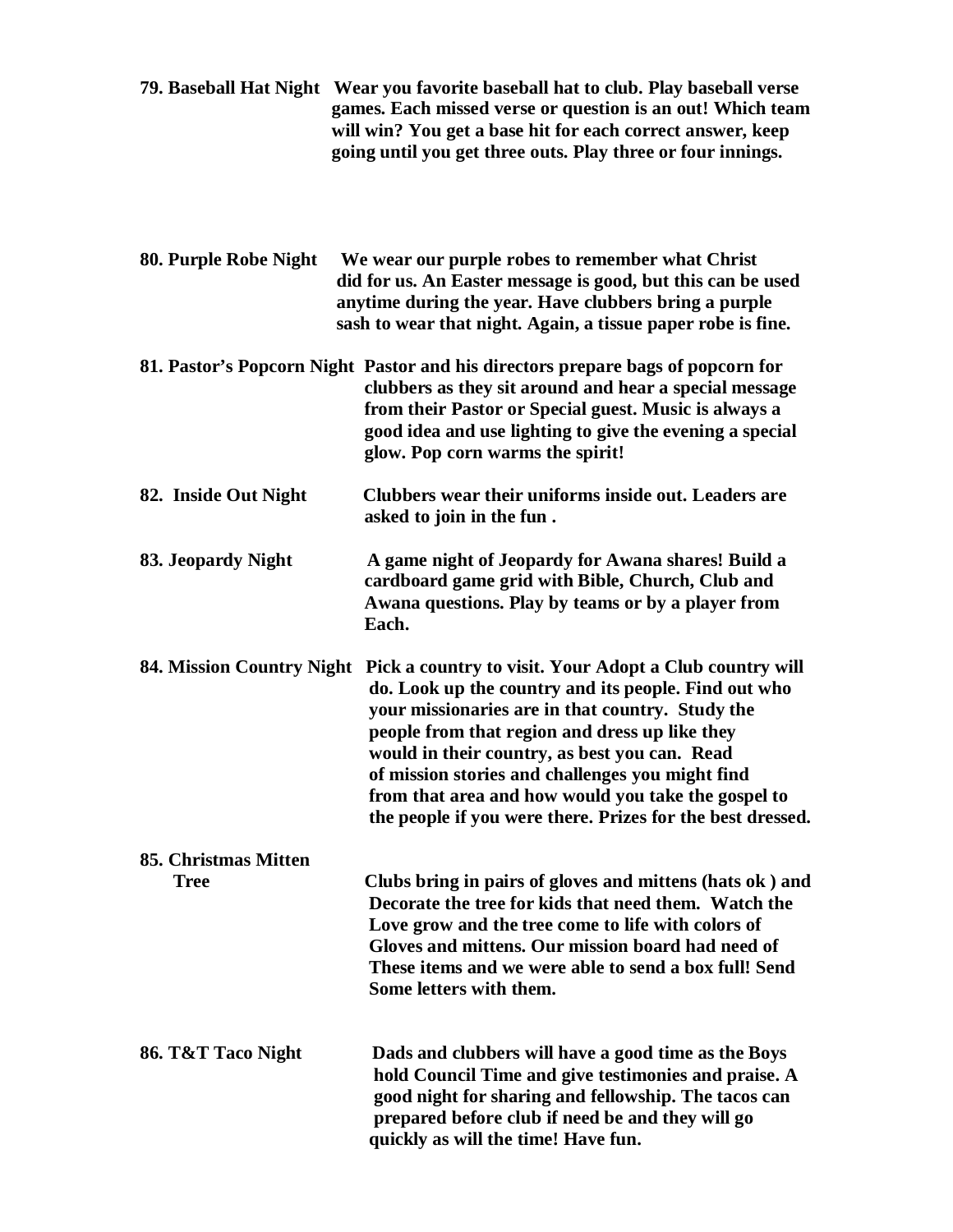| 87. Wise Men Night                      | Dress as of one of the three Wise men seeking<br>the new born King! How will you seek the Lord Jesus?<br>Where can you find Him? What gifts do you bring to<br>our Lord and Savior? A night of fun & lessons.                                                                                                                                                                                                                                                                                                                                      |
|-----------------------------------------|----------------------------------------------------------------------------------------------------------------------------------------------------------------------------------------------------------------------------------------------------------------------------------------------------------------------------------------------------------------------------------------------------------------------------------------------------------------------------------------------------------------------------------------------------|
| 88. Rain Gear Night                     | As Christians, we can weather any storm with the Lord<br>to guide us. Dress up in your best or craziest rain gear.<br>A good umbrella will do. Water balloons, buckets, and<br>Sprinklers add to this water filled challenge outside of<br>Course!                                                                                                                                                                                                                                                                                                 |
| 89. Lamb Night                          | Tonight clubbers will bring in a stuffed lamb, or make<br>one with cotton balls and paper. Judge the lambs and<br>award winners with candy or shares. Make your<br>Council Time message dwell on the Lamb of God.                                                                                                                                                                                                                                                                                                                                  |
| 90. Old Shoe Night                      | Wear your oldest shoes, mix and match or have them to<br>small or to large! Message can be Walk the Christian<br>walk. Have fun at Game Time with one on and one off<br>shoe events.                                                                                                                                                                                                                                                                                                                                                               |
| 91. Leaps and Bounds<br><b>Night</b>    | A night of jumping ropes, leaping Games, and hopping<br>around the handbook night! Yes Awana shares can be<br>given to those who can quote the verses from two or<br>three Sections or discoveries ago! As you leap and bound<br>through these verses, you will see how many your<br>clubbers have remembered ! This is a good surprise for<br>leaders to use. Catch them unaware. Have fun!                                                                                                                                                       |
| 92. Bible Verse Night<br>(verse-a-rama) | All games and Council Times are centered around Bible<br>verses or Bible Quotes. Have a verse search game where<br>you give a few clues and let the teams search for the<br>answers. Game Time can be one of verse walk(the old<br>cake walk game) Walk around until a verse is quoted<br>correct. Prizes may be awarded to number you're on<br>or give points to teams. Another is where verses are<br>placed on far wall on paper slips. Teams race to find the<br>answer and return to team line. They will study their<br>verses for this one. |
| 93. Bubble Night                        | Clubbers bring their own bubble mix, blowers etc. have<br>bubbles blown around when their team color wins, play<br>knock them down, stop the bubbles from reaching their<br>line. Use timer for fun challenge.                                                                                                                                                                                                                                                                                                                                     |
| 94. Paper Race Night                    | Draw or cut out a racetrack and place on the wall. Have<br>clubbers bring a picture of their favorite Nascar driver<br>or local hero, (Maybe even Dads) car and correct verses<br>will advance their car around the track to Victory<br>and a candy treat! Maybe a Picture of a driver signed!                                                                                                                                                                                                                                                     |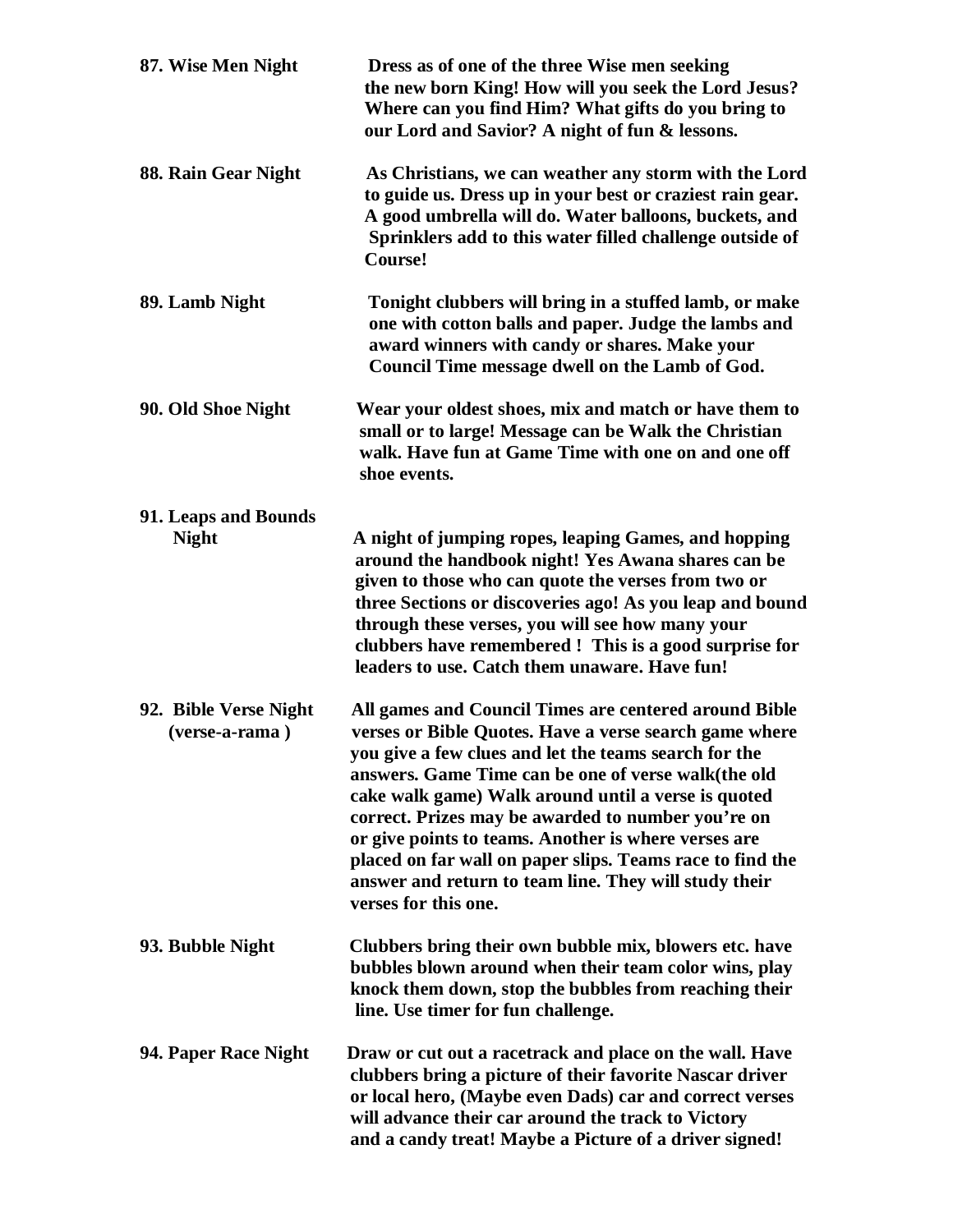| 95. Pleasing Pennies                  |                                                                                                                                                                                                                                                                                                                                                                                                                                 |
|---------------------------------------|---------------------------------------------------------------------------------------------------------------------------------------------------------------------------------------------------------------------------------------------------------------------------------------------------------------------------------------------------------------------------------------------------------------------------------|
| <b>Night</b>                          | Place a penny in a bag for every good deed you do<br>during the week. Parents need to help. Pennies go to<br>Adopt A Club. Winner gets a special award!                                                                                                                                                                                                                                                                         |
| 96. Verse a wheel                     | Make a large wheel with a spinner in the middle.<br>Place verses references around the wheel and let<br>Clubbers spin to win! Change the verses weekly.                                                                                                                                                                                                                                                                         |
| 97. A Rock Night                      | Clubbers are asked to write a verse on a small to<br>medium size rock. You can spray these with a clear<br>medium and seal the words. Place the verse rocks<br>in your special Prayer Garden outside or in a small<br>clay pot etc. in your church. Someone may need your<br>special verse! This will work with Prayer rocks as well.                                                                                           |
| 98. Old CD Night                      | Clubbers bring old CD's in and cut them up into<br>smaller pieces. Add Awana Pictures, Logo or verses and<br>hang from a coat hanger. These mobiles are fun and the<br>CD's really work well for this. Visitors may enjoy this so<br>Try and have several tonight !                                                                                                                                                             |
| 99. T&T Telegram                      |                                                                                                                                                                                                                                                                                                                                                                                                                                 |
| <b>Night</b>                          | Have your clubbers from each team, write to another<br>Awana club. Select one from a church web site. Send<br>pictures and a prayer for their club. Maybe they will<br>Want to write back and you can share yearly stories<br>Of fun worship and sharing the Gospel with others!                                                                                                                                                |
| 100. Big Game Getaway<br><b>Night</b> | Fathers and sons meet with leaders for a night of<br>Fellowship, fun, food, and football. Monday Night<br>Games are good for this special night. A prayer<br>and testimony time teaches Christian fellowship<br>to our children, and many fathers may have the chance<br>to hear the Good News from their children and other<br>Awana clubbers. A good chance to reach that special<br>Parent. Oh, and then enjoy the game too! |
| 101. Puppet Night                     | Clubbers make their own hand puppets and on this<br>night, their team will give their part of the Council Time<br>message. They may tell a bible story, or use their own<br>special story to share with the club. You may have a<br>youth puppet team that can help. Give clubbers a few<br>weeks to plan their story. Good team building theme.                                                                                |